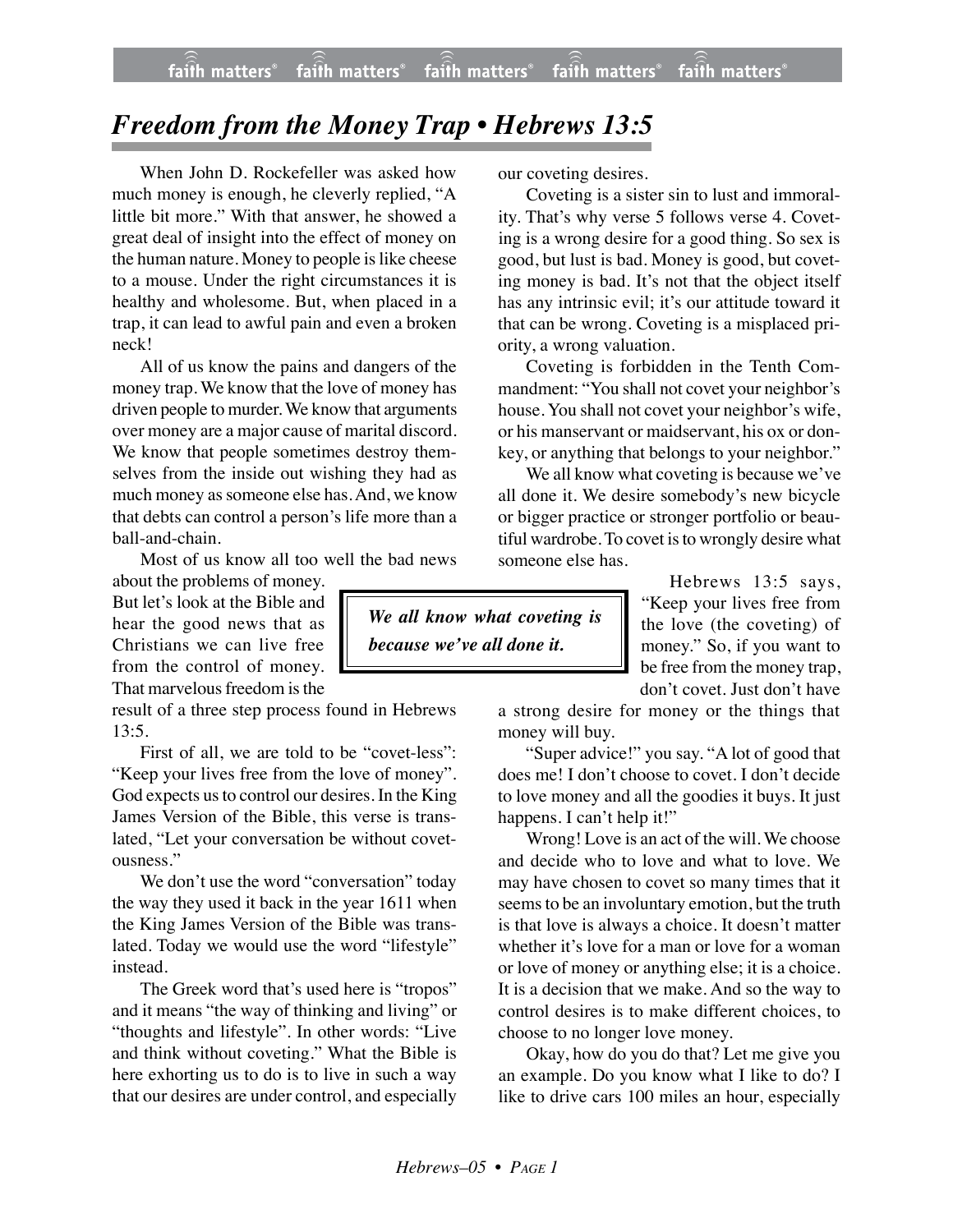convertibles. And there were times in my life when I did that. I don't do that anymore, though, because I have counted the dangers: 1.) My family is often along on trips where I might drive 100 mph and I know I would be risking their lives; 2.) I've seen cars that have rolled at high speeds (one was a convertible that killed two classmates and friends of mine); 3.) I know the danger of getting a ticket and paying a fine and having insurance rates raised.

In other words, I've counted the dangers and decided it isn't worth it. I've counted the dangers and used that as a means to control the desires until now I no longer desire to drive a car at 100 miles an hour. The controlling of desires relates to the counting of the dangers.

Let's count the dangers in terms of money. Love money and it will control our thinking. We will interpret all of life with dollar signs. We will value people by their net worth. We will discover that we are driven to evaluate everything by what it costs. We will begin to make our plans and dream our dreams and set our priorities all in terms of what money will do.

Love money and it will order our priorities. We will begin to choose what is important on the basis of money. We will decide that more money is a higher priority than God or prayer or church or family or friendships. We will spend life doing what doesn't matter and end life with the important things neglected. And along the way, we will have rationalized that what is bad is really good.

Maybe worst of all, if we love money, it will drive us to sin. To save money or earn a profit, it becomes okay to cheat a customer, to twist the truth just a little bit, to change a contract or put in wording that will leave one impression but technically mean something entirely different. In order to get ahead, people are tempted to lie, to steal, even to murder, and if not literally murder in the sense of pulling a trigger, then figuratively murder in the sense of damaging and destroying someone else's life. For money, people have left their families, deceived their friends, gone to bed with the highest bidder and compromised their very souls.

Count the dangers of loving money and living for money. Count the dangers and decide it isn't worth it. Count the dangers and decide to control the desire for money and the things that money can buy.

By the way, the love of money does not require the possession of money. You can be penniless and be desperately in love with money, and you can be richer than John D Rockefeller and be able to take it or leave it. It doesn't make any difference where we are on the totem pole financially, we are all strongly tempted. So what we all must do is decide to count the dangers, control the desires and be "covet-less".

The second step according to Hebrews 13:5 is, "be content with what you have."

"How do you do that?" you ask.

Let's list three principles. First of all, we must value ourselves in terms of God and not in terms of money. Jesus says in Matthew 6:24, "No one can serve two masters. Either he will hate the one and love the other, or he will be devoted to the one and despise the other. You cannot serve both God and Money."

 Another way of saying it is this: You must determine how you will set your self-worth. Will it be by God or will it be by money? It can't be both ways. If we choose God, we will be content no matter how much or how little money we have. If we choose money, we will be discontent not matter how much money we have!

Jesus made the value system clear in Luke 12:15, "Watch out! Be on your guard against all kinds of greed; a man's life does not consist in the abundance of his possessions."

The practical test of what is more important, God or money, can be found in Matthew chapter 19 verses 21 to 24. It's the story of a rich young businessman who went to Jesus and said, "How do I get eternal life?" And Jesus said, " . . . sell your possessions and give to the poor, and you will have treasure in heaven. Then come, follow me."

If you really want to know how you value God and money, try selling your car, house, furniture, stocks, business – whatever you have – and give it all to the poor. Not to the church or a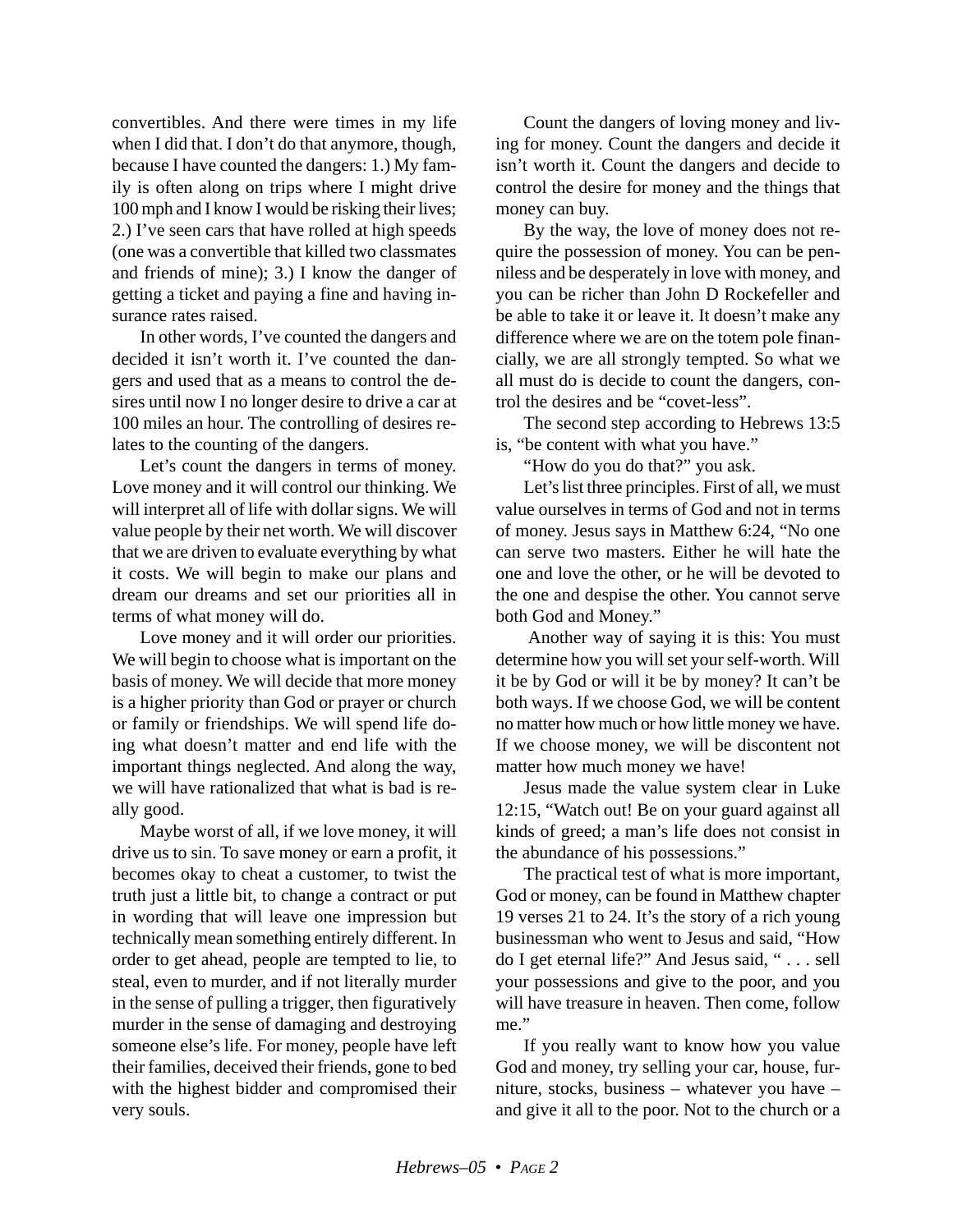Christian organization in order to get a tax break . . . just give it away. Don't even report it to the IRS. Just give it away.

You say, "Isn't that a little drastic?"

Apparently Jesus didn't think so!

Guess what the rich young man did. "When the young man heard this, he went away sad, because he had great wealth.

It's tough to really value ourselves in terms of God and not in terms of money! That's why Jesus said, "It is hard for a rich man to enter the kingdom of heaven . . . it is easier for a camel to go through the eye of a needle than for a rich man to enter the kingdom of God."

Probably Jesus doesn't want you to sell everything and give it to the poor, but, if you are serious about all this, you might want to ask him . . . maybe even offer.

The second principle, if we really want to be content, is to be grateful for what we have and not envious for what we lack. Contentment is saying thank you to God for whatever we have and enjoying it. Discontentment is envying what others have and resenting that we don't have it.

Out of the ancient literature of Rome comes the story of a man who was so discontent and envious that an official, noting his sadness, said, "Either some great evil has happened to him or

some great good has happened to someone else."

Content people are grateful to God for whatever they have, whether it's little or much. Content people are also grateful for what God has chosen to give to others.

Pat had a deep-seated grudge toward Mike. It was an obsession for him. One night an angel appeared to Pat and offered him whatever he wished. While he was thinking about it, the angel said, "Not only will you get your wish, but whatever you ask for, Mike's going to get two."

Pat thought and thought and finally said, "I wish for one blind eye."

Aren't we often like that? Don't we often say, "I'll settle for what I've got if the other person comes out on the short end"? But that's not contentment. Contentment is being grateful for what we have, not envious of what we lack.

The third principle to contentment is to fit desires to possessions instead of trying to fit possessions to desires. When we are discontent, we let our desires run wild and then do whatever we must to get what we want. Content people are just the opposite. They look at what they have and do whatever they must to make their desires fit their possessions.

This does not mean that we lack ambition or drive. It means that we work for God and gladly accept whatever he chooses to give us. Our drive and ambition are directed toward God, not to the accumulation of things.

The Apostle Paul learned that. In Philippians 4:11-13 he wrote:

*I am not saying this because I am in need, for I have learned to be content whatever the circumstances. I know what it is to be in need, and I know what it is to have plenty. I have learned the secret of being content in any and every situation, whether well fed or hungry, whether living in plenty or in want. I can do everything through him who gives me strength.*

Paul learned to fit his desires to his circumstances rather than try to manipulate his circum-

 *Put God first and he'll take care of all your needs. You can't beat a deal like that!*

stance to his desires. If we really want to be content, this is a highly practical lesson. And the opposite is disaster in the making:

My vision has prob-

lems, but I'm grateful for sight. That's contentment.

*My possessions are not great, but I praise God for all I have. I realize that I am richly blessed. That's contentment.*

*My problems are real, but I know that they are opportunities to know and serve God better. That is contentment.*

Contentment is that inner peace that comes from being fixed on God rather than fixed on the ups and downs of changing circumstances.

Be covet-less, be content, and then, in He-